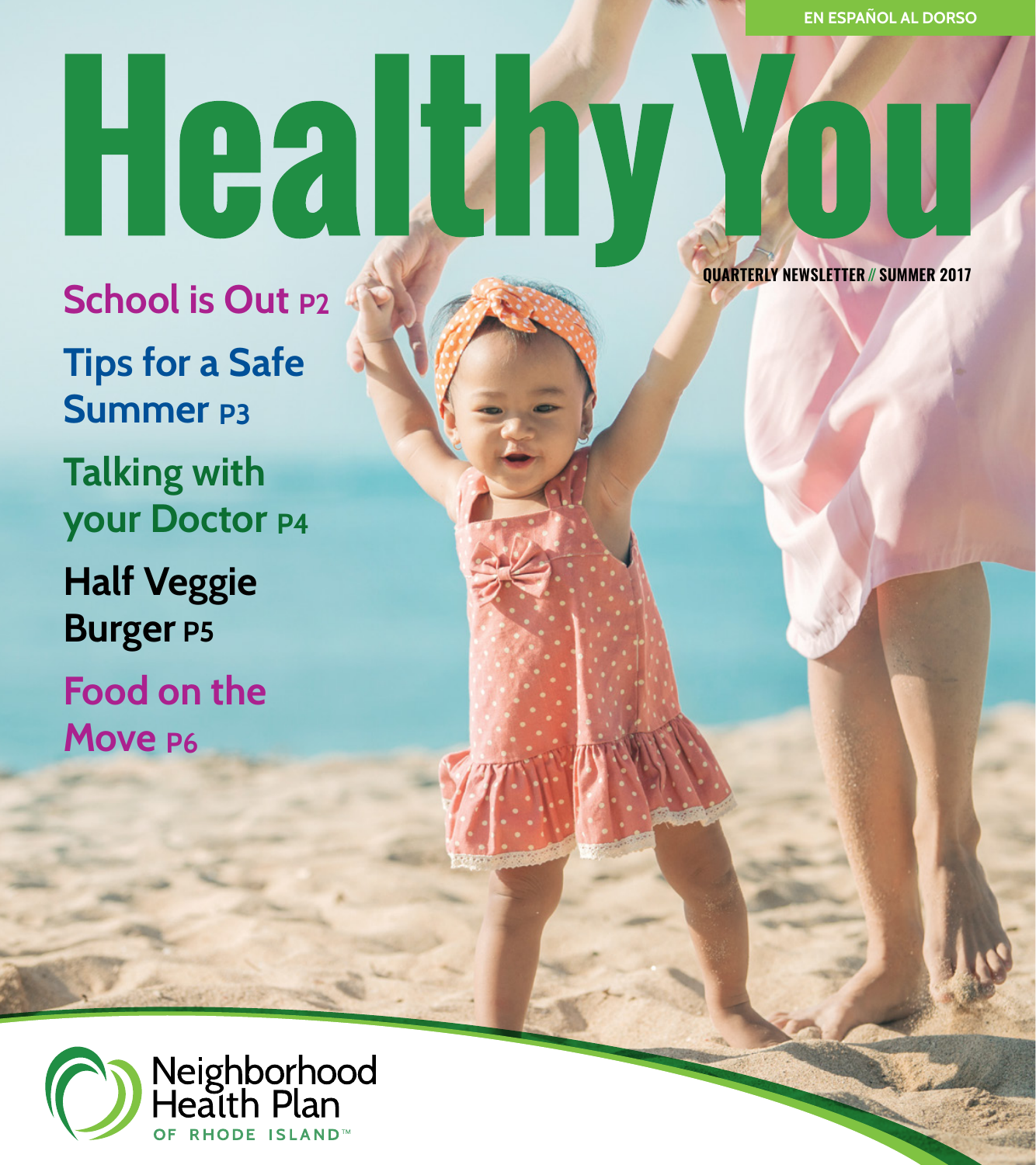

## **School is Out, but the Doctors are In**



*Use Summer Vacation to Make Check-Ups:* Dr. Tracey Cohen,

Medical Director Summer can be

a good time to

catch up on things like reading for fun, time outside, and yes, making appointments. Without the worry of kids missing school, it can be easier to schedule visits. Check the calendar. Is it time for a trip to the doctor or dentist?

- \ **Get Records**. Certain grades like pre-K and 7 have strict immunization rules. Ask your provider if your child is up-to-date with their shots. Request a copy of your child's records. This form will include the date of their last exam, eye test, and lead screening information. You will need this when school starts or for registration. It is never too early to get organized.
- \ **Keep Brushing**. While homework may have stopped, good habits need to keep going. Make sure that kids are brushing their teeth twice a day. This is also a good time to see if anyone is due for their 6-month dentist visit.
- \ **Get Back on Track**. Shots are not just for little kids. Teenagers may need vaccinations to get a job or go to college. Talk to your provider about this. Neighborhood covers all recommended vaccines. If you have questions about what is covered, call Neighborhood Member Services.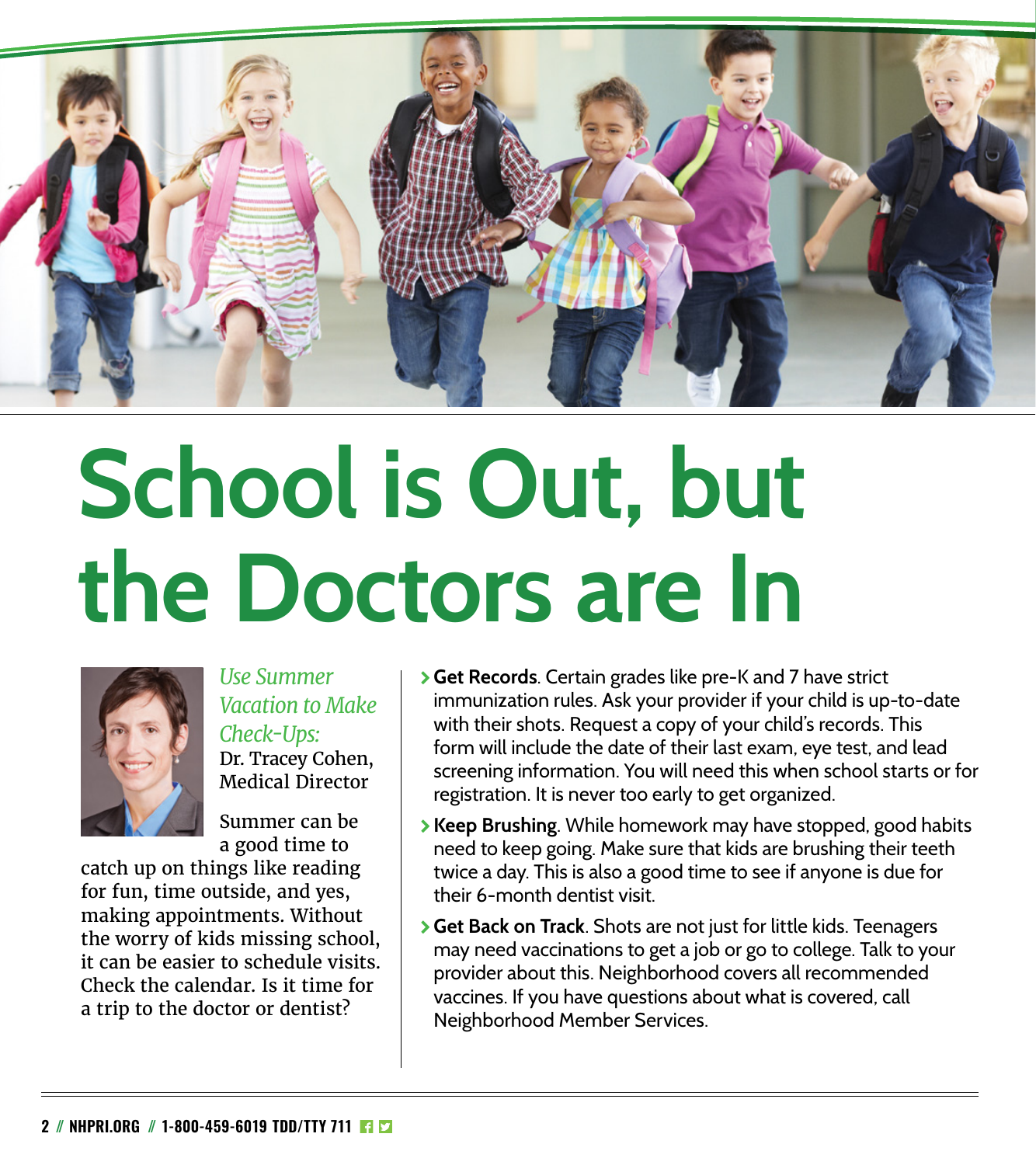## **Tips for a Safer Summer**

*Rhode Island has many parks and beaches to explore*. Plan for outside activities by keeping a bag filled with must-haves for summer. Sunscreen and bug spray are two important items to have on hand. Here's why:

**Too much sun exposure can lead to skin cancer.**

Everyone should wear sunscreen, no matter their skin tone. Look for sunscreen with an SPF of 30 or higher. For an easy start, apply sunscreen about 15 to 30 minutes before heading outside. Remember places like ears, feet, and behind the neck. Put on more sunscreen about every 2 hours, and after swimming or sweating. Babies aged newborn to 6 months should not spend time in the sun.

**Reports show that there are many ticks outside this summer.** This is a concern because some ticks carry Lyme disease, which could cause health issues. Use insect repellent that contains 20 to 30 percent DEET and always check for ticks. Look under armpits, behind knees, in the hair, and in the groin. If you find a tick, remove it as quickly as possible. After you have removed the tick, call your PCP to see if you should take a medication or have a blood test.

### **This summer, keep a bag of essentials handy. Here are our top picks:**

- \ First-Aid Kit
- > Bug spray
- \ Sunscreen
- \Water
- \ Sunglasses



## **Don't forget to drink water**

It is always important to drink water, but especially during the hot days of summer it's important to stay hydrated. Keep water handy to drink before, during, and after any activities. Plain, filtered water is the best option. Not a fan? Flavor with a slice of fresh fruit.

## **Good to Know: The POINT**

The POINT is a resource for seniors, adults with disabilities, and their caregivers.

The POINT helps aging seniors enroll in Medicare, Medicaid, and other programs. It also provides information, referrals, and long-term care options.

## **Contact Information:**

401-462-4444 (TTY 711)

#### **Hours:**

Monday, Wednesday, Friday: 8:30am to 4pm Tuesday and Thursday: 8:30am to 8pm Saturday: 8:30am to 4pm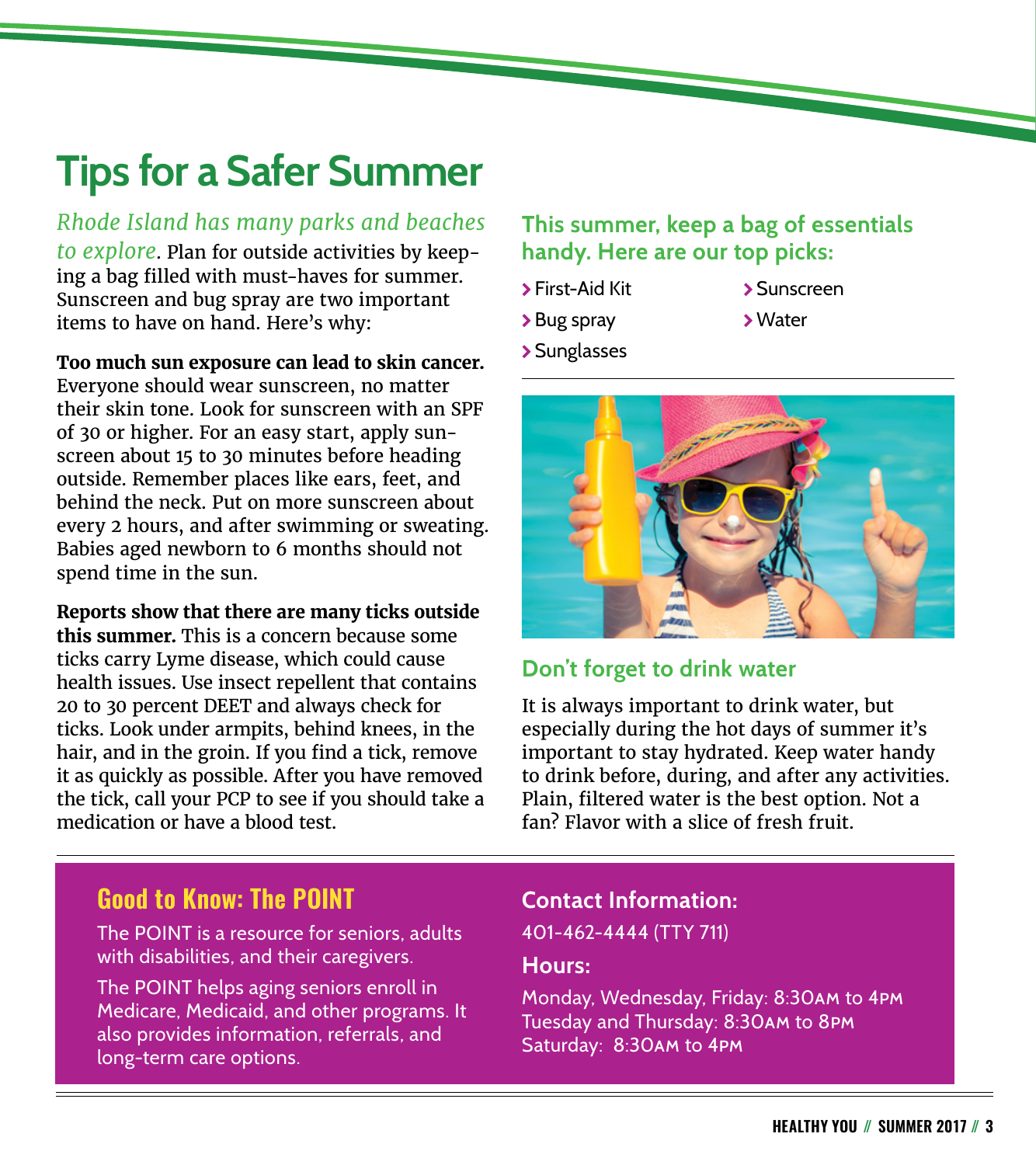

## **Tips for Talking with Your Doctor**

*Most doctor visits take 15 minutes or less so you want to make the most of the time.*

Before your appointment think about how you are feeling. Do you have questions about your medications? Are you trying to lose weight? Has something changed? Is there anything you want to talk about?

- \ **Bring**. We advise making a list on paper or on a smart phone. If you forget to do this, use the time in the waiting room to jot down thoughts.
	- **•** List any medicines you take (or bring them with you). Example: Name of Rx, 15 MG, 1 tablet daily
	- **•** List any vitamins or supplements
	- **•** If you have tried any home remedies, let your doctor know
	- **•** Note any problems or questions you have about your health
	- **•** Ask a friend to tag along if visits make you very nervous
- **Take**. When leaving your appointment, take notes from the doctor, an appointment card to remind you of your next appointment, and anything else the doctor may give you. Be sure the doctor gives you printed instructions, or write things down yourself.
- \ **Ask**. If you have any questions about your health, your medicine, the visit, or any follow-up, always ask the doctor. The more they know, the more they can help you.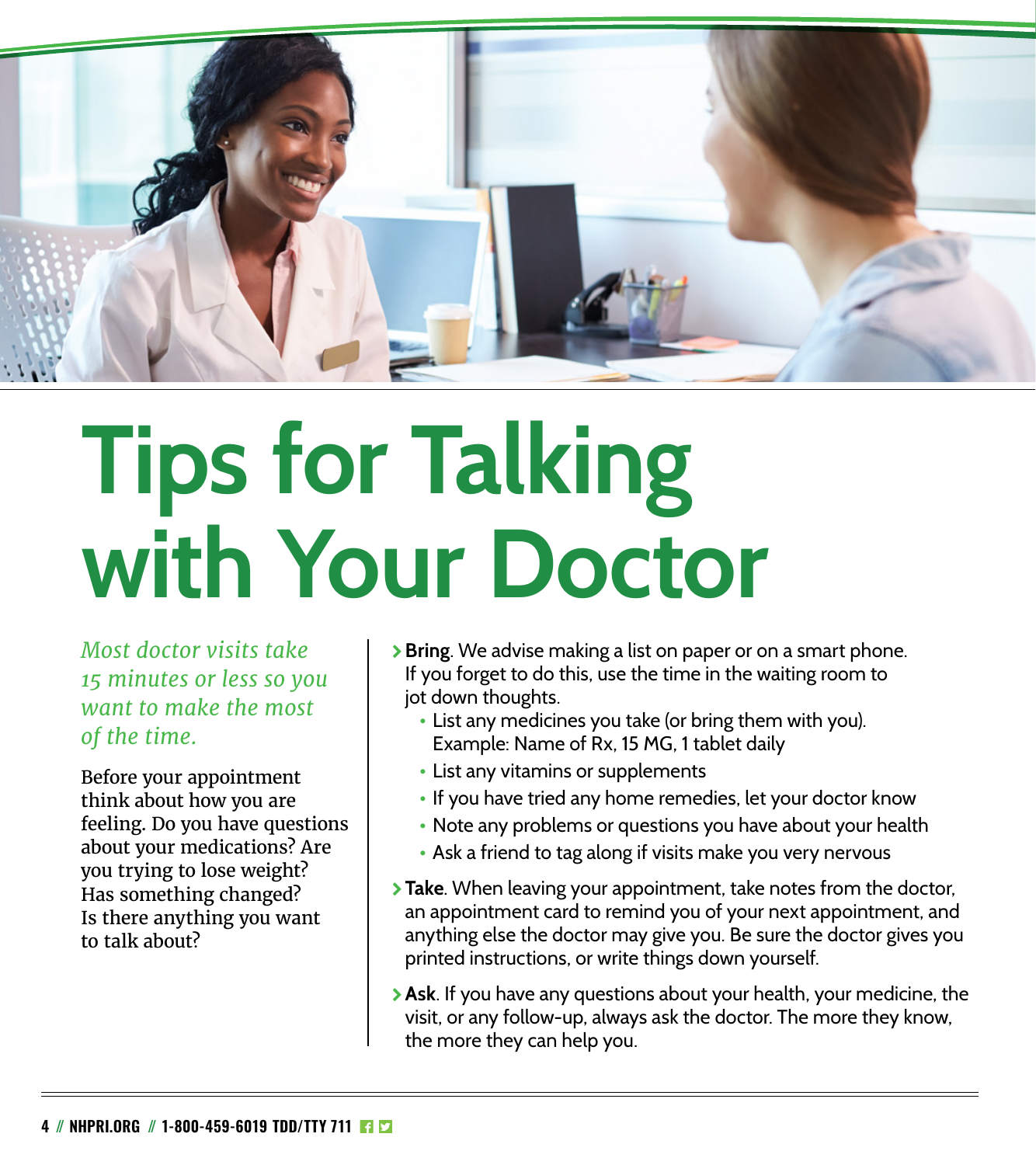## **Half Veggie Burgers**



#### **Ingredients** (8 Servings)

- > 3 cups lentils or beans cooked
- >1 cup bell pepper (or other vegetable that can stand up to cooking) finely chopped
- >1 pound ground beef or other ground meat
- > 1 large egg (optional)
- > Salt and pepper
- **>** 8 hamburger buns

#### **This recipe is from** *Good and Cheap***, a cookbook for people with tight budgets. Visit LeanneBrown.com for more recipes.**

#### **Directions**

- 1. Roughly mash the lentils. Make sure the vegetables are either small to begin with (like corn or peas) or finely chopped so that they cook evenly.
- 2. Mix the lentils, vegetables, and meat with your hands in a large bowl. If you plan to barbecue, add an egg to keep them from crumbling when you flip. Season with salt and pepper. Form into 8 patties
- 3. Grill the patties either on the barbecue or a pan on the stovetop over medium-high heat. Sear until dark brown on one side, then flip them and do the same on the other side. If you want cheeseburgers, lay cheese on the patties after flipping them once.
- 4. Serve on toasted buns with your favorite toppings and fresh vegetables.

*Excerpted from* Good and Cheap *by Leanne Brown (Workman Publishing). Copyright © 2015. Photographs by Leanne Brown and Dan Lazin*

## **Give Us a Call!**

Neighborhood has a special team of nurses and clinical staff team that reviews requests for hospital admissions and other treatments. The process is called utilization management (UM). If you have questions about a care decision Neighborhood has made, call 1-800-459-6019 (TTY 711) and ask for the Medical Management Department. The Medical Management team is available to answer your questions Monday through Friday, 8:30am to 5pm. If you call after hours, please leave a message and we will return your call the next business day. Neighborhood offers language assistance to members to discuss UM questions. Neighborhood wants to make sure you get the help and information you need.